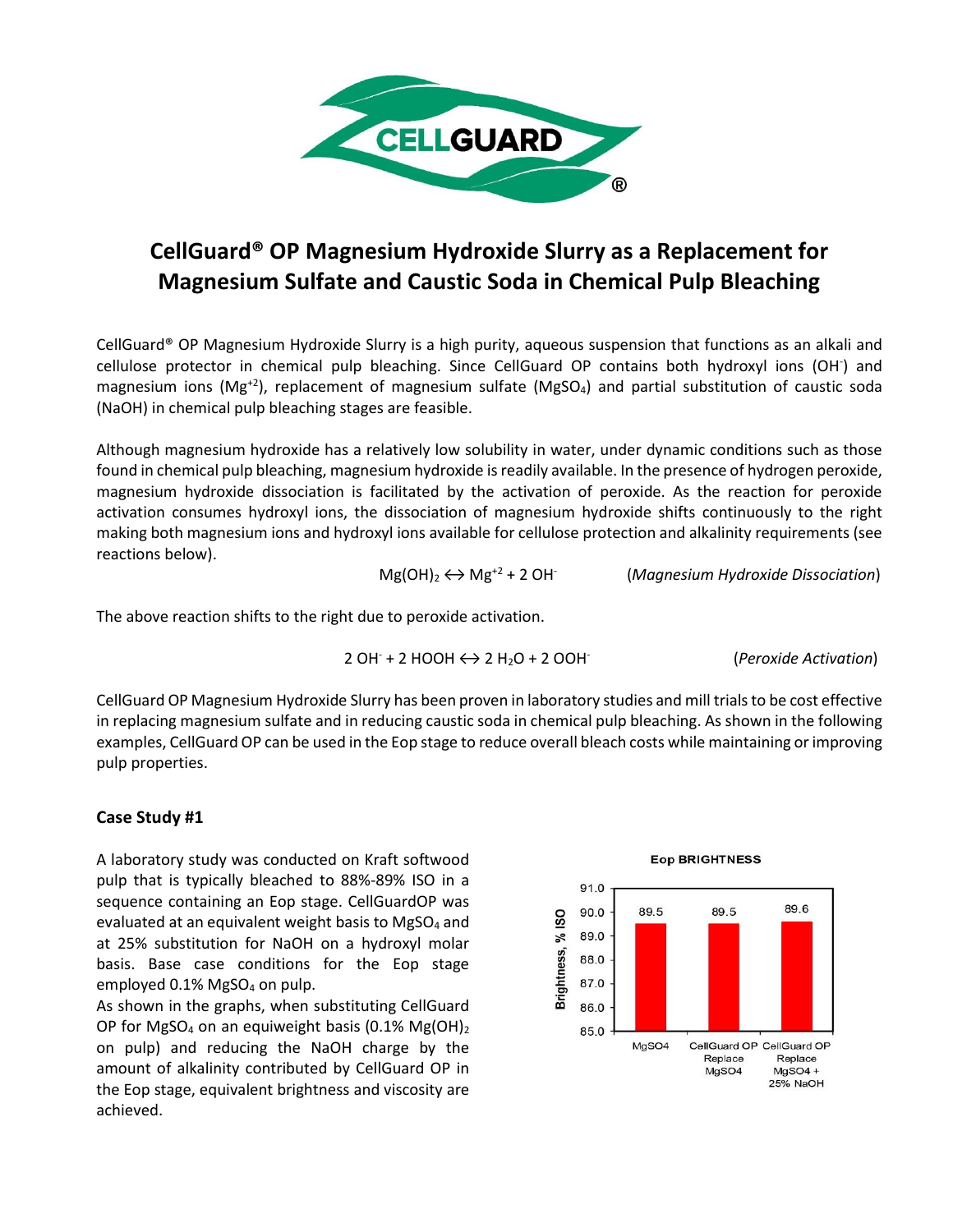Similarly, when CellGuard OP is substituted at 25% molar basis for NaOH and MgSO<sub>4</sub> is eliminated, equivalent brightness and slightly higher viscosity values result.

Based on this lab study, the mill conducted a plant trial using CellGuard OP as a replacement for MgSO<sub>4</sub> in the Eop stage. CellGuard OP was added on a Mg<sup>+2</sup> equivalent weight basis (0.048% Mg(OH)<sub>2</sub> on pulp) and the NaOH charge was reduced by the equivalent amount of hydroxyl ions contributed by CellGuard OP.



Once the bleach process achieved steady state, final pulp brightness and viscosity were measured. Substituting CellGuard OP for MgSO<sub>4</sub> and a portion of the NaOH charge yielded comparable pulp brightness and viscosity. The mill estimated a bleach cost reduction of at least 10% by eliminating MgSO<sup>4</sup> and using CellGuard OP Magnesium Hydroxide Slurry. The mill anticipates additional cost savings as caustic soda prices increase and the demand for an alternate alkali such as CellGuard OP is considered as a partial substitute for NaOH.

## **Case Study #2**

A Kraft mill bleaches hardwood pulp to 85% ISO using a bleach sequence containing an Eop stage. The mill currently does not add MgSO<sub>4</sub> to the Eop stage as they found it to be cost prohibitive. However, a mill trial was conducted with CellGuard OP Magnesium Hydroxide Slurry as a cellulose protector. CellGuard OP was added to the Eop stage at a dosage rate of 0.25% - 0.35% on pulp to determine if final pulp brightness can be increased at a lower cost per ton of chemical compared to MgSO4.



#### **Eop VISCOSITY**

The results of the mill trial showed that final pulp brightness in the final D stage increased by 3.5 points from 85.1% ISO with no additive to 88.6% ISO with CellGuard OP demonstrating that solubilization of magnesium hydroxide provided sufficient magnesium ions for cellulose protection during the bleach process.

The significant increase in pulp brightness prompted the mill to evaluate other potential benefits of using CellGuard OP such as decreasing hydrogen peroxide and chlorine dioxide for significant cost savings. Additional savings are also anticipated when CellGuard OP is utilized as a partial substitute for NaOH as caustic prices increase.